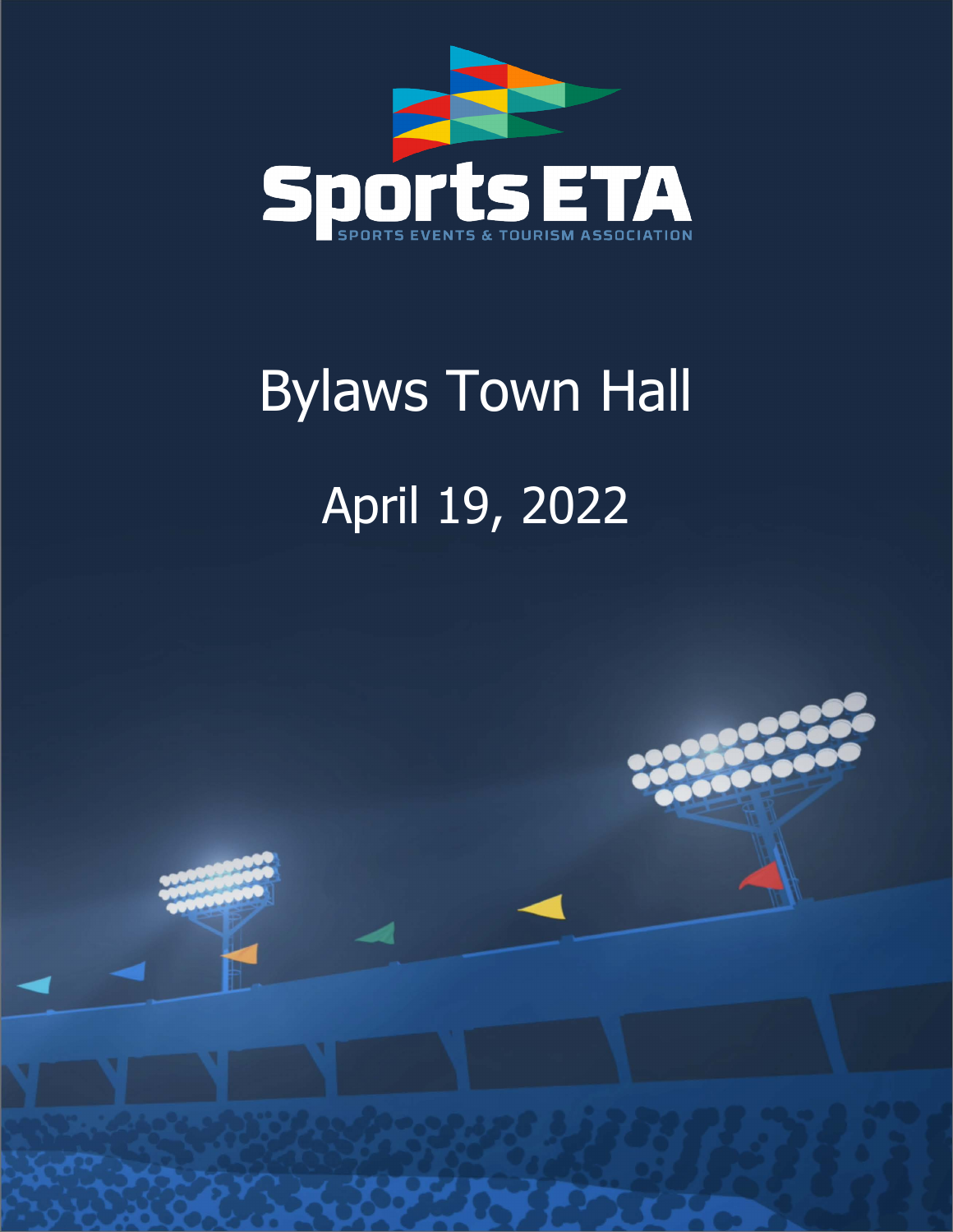# **Vote 1 – Composition of the Directors.**

| Current                                               | Proposed                                                |
|-------------------------------------------------------|---------------------------------------------------------|
| <b>Article III -- Officers and Board of Directors</b> | <b>Article III -- Officers and Board of Directors</b>   |
| C. The Board of Directors shall consist of the        | C. The Board of Directors shall consist of the          |
| Officers, the Immediate Past Chairman, twelve         | Officers, the Immediate Past Chairman, and              |
| (12) individuals representing Destination Members     | twelve sixteen $(126)$ individuals representing         |
| in good standing with the Association, and two (2)    | Destination Members, Industry Partners, and             |
| individuals representing Industry Partner Members     | Rights Holders in good standing with the                |
| and two (2) individuals representing Rights Holder    | Association. and two (2) individuals representing       |
| Members.                                              | <b>Industry Partner Members and two (2) individuals</b> |
|                                                       | representing Rights Holder Members.                     |
|                                                       | Representation shall be apportioned according to        |
|                                                       | the proportion of membership of each category           |
|                                                       | based on a census of membership. No                     |
|                                                       | membership category shall have less than two (2)        |
|                                                       | Directors serving on the Board. The census shall        |
|                                                       | be taken every six (6) years, on the first day of the   |
|                                                       | fiscal year. The census count shall then be used        |
|                                                       | to set the allocation of Directors for each             |
|                                                       | membership category for the subsequent election         |
|                                                       | of the Board of Directors.                              |
|                                                       | 1. Upon approval of this amendment the                  |
|                                                       | census shall take place on the first                    |
|                                                       | occurrence of a new fiscal year and occur               |
|                                                       | every subsequent six (6) years and this                 |
|                                                       | subsection, Art III (C)(1), shall automatically         |
|                                                       | be deleted from the bylaws                              |

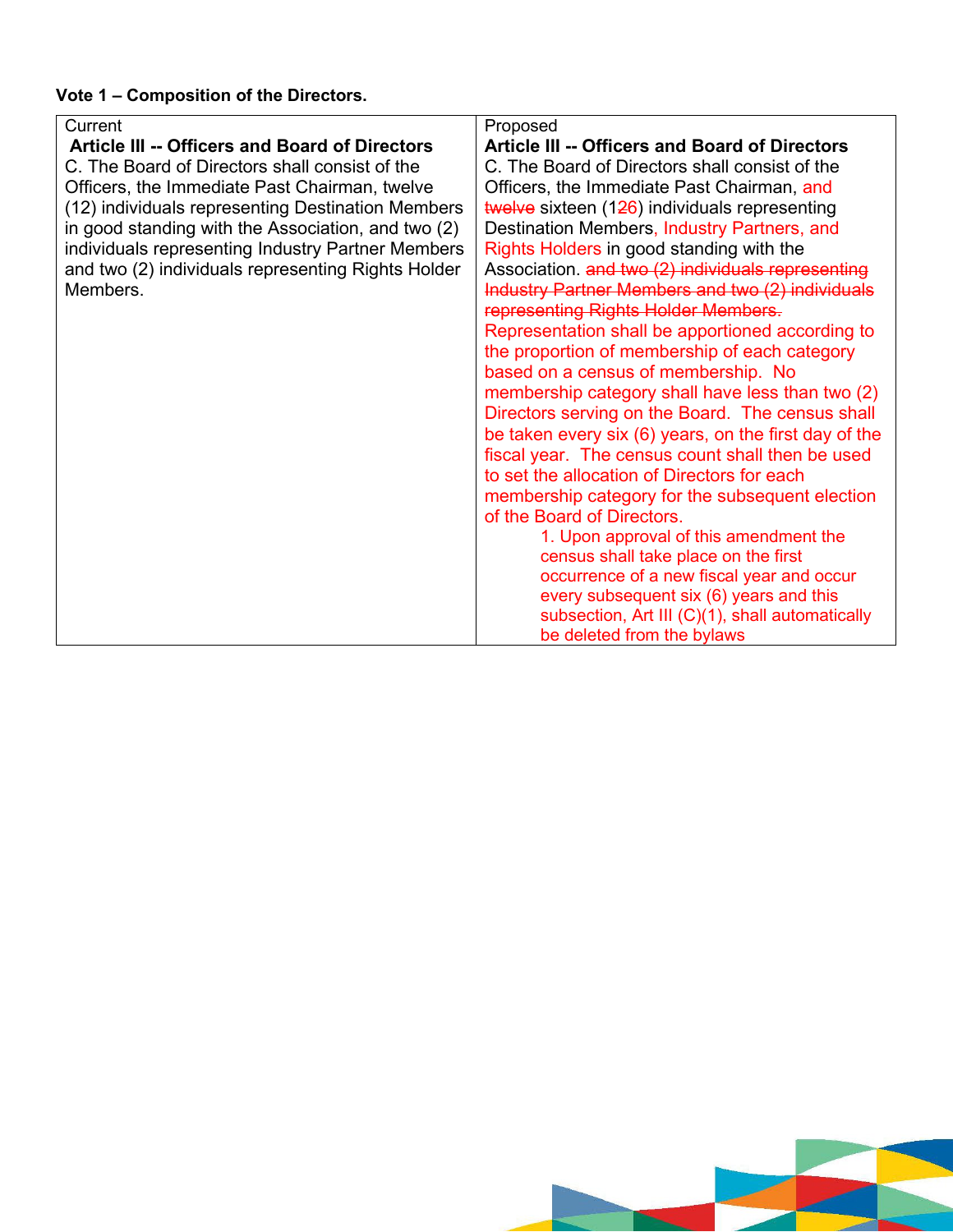#### **Current Article IV -- Election/Appointment of Officers and Directors**

At each Annual Meeting, sufficient individuals who are representatives of Destination Members, Industry Partners, and Rights Holders Members to fill Destination Member, Industry Partners, and Rights Holders Members Board member positions becoming vacant at the meeting shall be elected to the Board of Directors by a simple majority of the votes cast by the Destination, Industry Partner and Rights Holder Members present and eligible to vote. They shall take office at the start of the next fiscal year and each shall serve a three (3)-year term.

# **Article VII – Committees**

B. Nominating Committee

3. The Nominating Committee shall recommend one candidate for the Secretary position and confirm the succession of the current Officers to the Treasurer, Vice Chair, Chair and Immediate Past Chair position of the Association. It will also recommend one candidate for each open position of the Board of Directors. The Nominating Committee shall consider prior service on the Board of Directors for nominees to the Executive Committee.

4. The Board of Directors will approve the slate of officers, submitting them for approval by the Association membership at the Annual General Meeting.

# Proposed **Article IV -- Election/Appointment of Officers and Directors**

At each Annual Meeting, sufficient individuals who are representatives of Destination Members, Industry Partners, and Rights Holders Members to fill Destination Member, Industry Partners, and Rights Holders Members Board member positions becoming vacant at the meeting shall be elected to the Board of Directors by a simple majority of the votes cast by the Destination, Industry Partner and Rights Holder Members present and eligible to vote. For membership categories with more than one open position, the nominees who receive the most "for" votes are elected to the Board until all open Board positions are filled for that membership category. They shall take office at the start of the next fiscal year, and each shall serve a three (3)-year term.

# **Article VII – Committees**

B. Nominating Committee

3. The Nominating Committee shall recommend one candidate no less than two candidates, unless only one qualified candidate has been nominated, for the Secretary position and confirm the succession of the current Officers to the Treasurer, Vice Chair, Chair and Immediate Past Chair position of the Association. It will also recommend one no less than two (2) candidates for each open position membership category that has a single open position, of the Board of Directors, unless only one qualified candidate has been nominated for the position. For membership categories that have more than one open positions in an election, the Nominating Committee shall recommend a number of candidates for the positions equal to the number of open positions in that membership category plus two (2), unless the number of qualified candidates nominated for the position is less than the required amount. The Nominating Committee shall consider prior service on the Board of Directors for nominees to the Executive Committee.

4. The Board of Directors will approve the slate of officers, submitting them for approval by the Association membership at the Annual General Meeting.

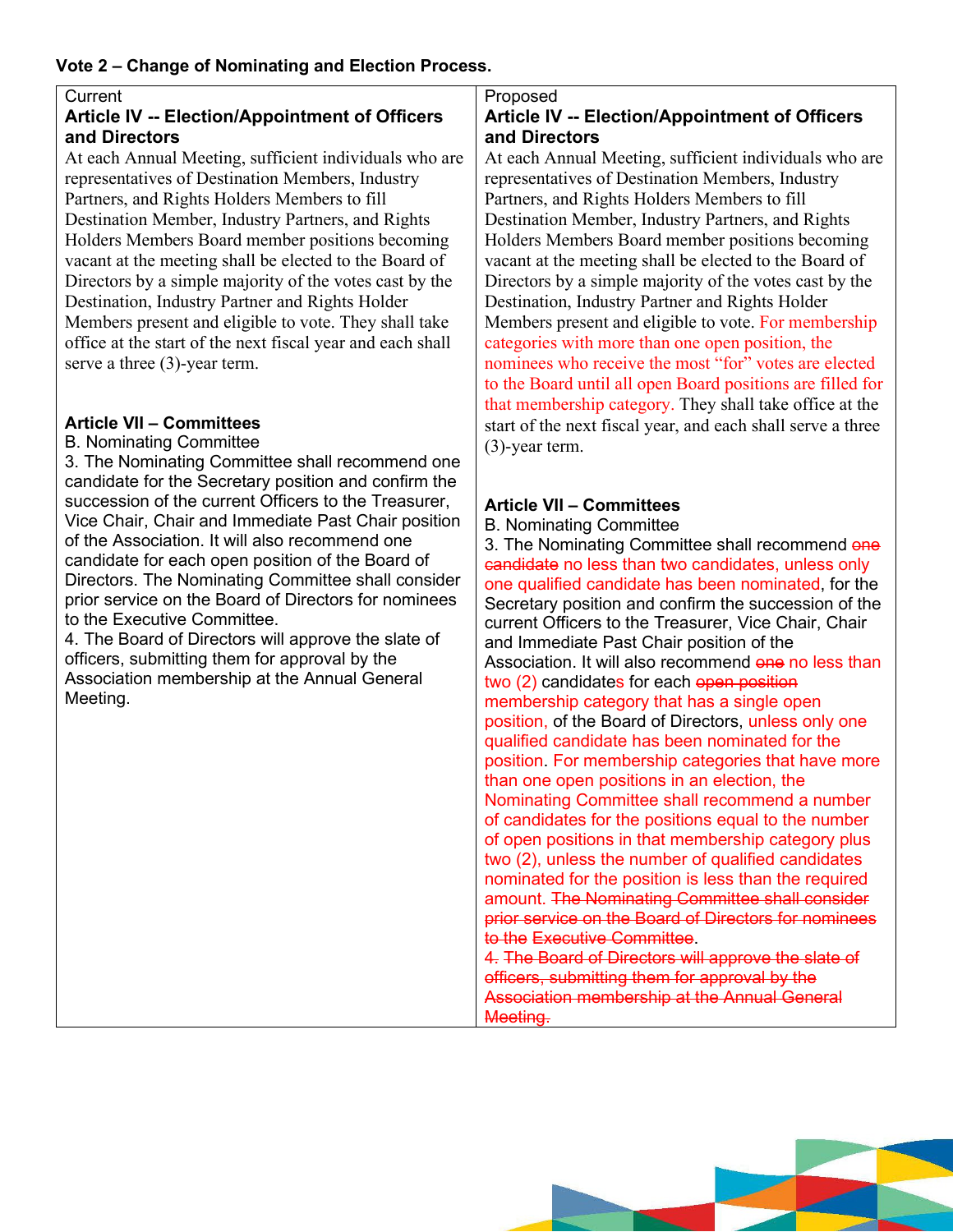# **Vote 3 – Change the process for Bylaw Amendments.**

| Current                                                                                                                                                                                                                                                                                                                                                                                                                    | Proposed                                                                                                                                                                                                                                                                                                                                                                                                                                                                                                                                               |
|----------------------------------------------------------------------------------------------------------------------------------------------------------------------------------------------------------------------------------------------------------------------------------------------------------------------------------------------------------------------------------------------------------------------------|--------------------------------------------------------------------------------------------------------------------------------------------------------------------------------------------------------------------------------------------------------------------------------------------------------------------------------------------------------------------------------------------------------------------------------------------------------------------------------------------------------------------------------------------------------|
| <b>Article XV - Amendments</b>                                                                                                                                                                                                                                                                                                                                                                                             | <b>Article XV - Amendments</b>                                                                                                                                                                                                                                                                                                                                                                                                                                                                                                                         |
| A. The Bylaws of the Association may be amended<br>only during an Annual Meeting.<br>B. Members wishing to amend the Bylaws must<br>submit proposed amendments in<br>writing, specifying the amendment and particular<br>bylaw(s) to be amended, to the Association's<br>Chairman by sixty (60) days prior to the Annual<br>Meeting during<br>which they are to be considered.                                             | A. The Bylaws of the Association may be amended<br>only during an Annual Meeting or during any regular<br>or special meeting called by the Board of Directors.<br>B. Members wishing to amend the Bylaws must<br>submit proposed amendments in<br>writing, specifying the amendment and particular<br>bylaw(s) to be amended, to the Association's<br>Chairman by sixty (60) days prior to the Annual<br><b>Meeting during</b><br>which they are to be considered.                                                                                     |
| C. A copy of the proposed Bylaw amendments shall<br>be delivered to members by notice communicated at<br>least thirty (30) days prior to the Annual Meeting<br>during which they are to be considered and must be<br>presented during the Annual Meeting as delivered.<br>D. Proposed amendments to the Bylaws shall<br>require an affirmative vote by two-thirds (2/3rds) of<br>the Members present and eligible to vote. | C. A copy of the proposed Bylaw amendments shall<br>be delivered to members by notice communicated at<br>least thirty sixty (360) days prior to the Annual<br>Meeting during which they are to be considered and<br>must be presented during the Annual Meeting as<br>delivered vote of the membership. No less than ten<br>(10) days prior to the vote by the Membership, the<br>Board of Directors shall host a town hall meeting by<br>phone or other electronic means open to the<br>Membership to provide comments on the proposed<br>Amendments. |
|                                                                                                                                                                                                                                                                                                                                                                                                                            | D. Proposed amendments to the Bylaws shall<br>require an affirmative vote by two-thirds (2/3rds) of<br>the Members present and eligible to vote during the<br>Annual General Meeting or regular or special<br>meeting called by the Board of Directors. The vote<br>may occur either in person or by electronics means<br>as determined by the Board of Directors.                                                                                                                                                                                     |

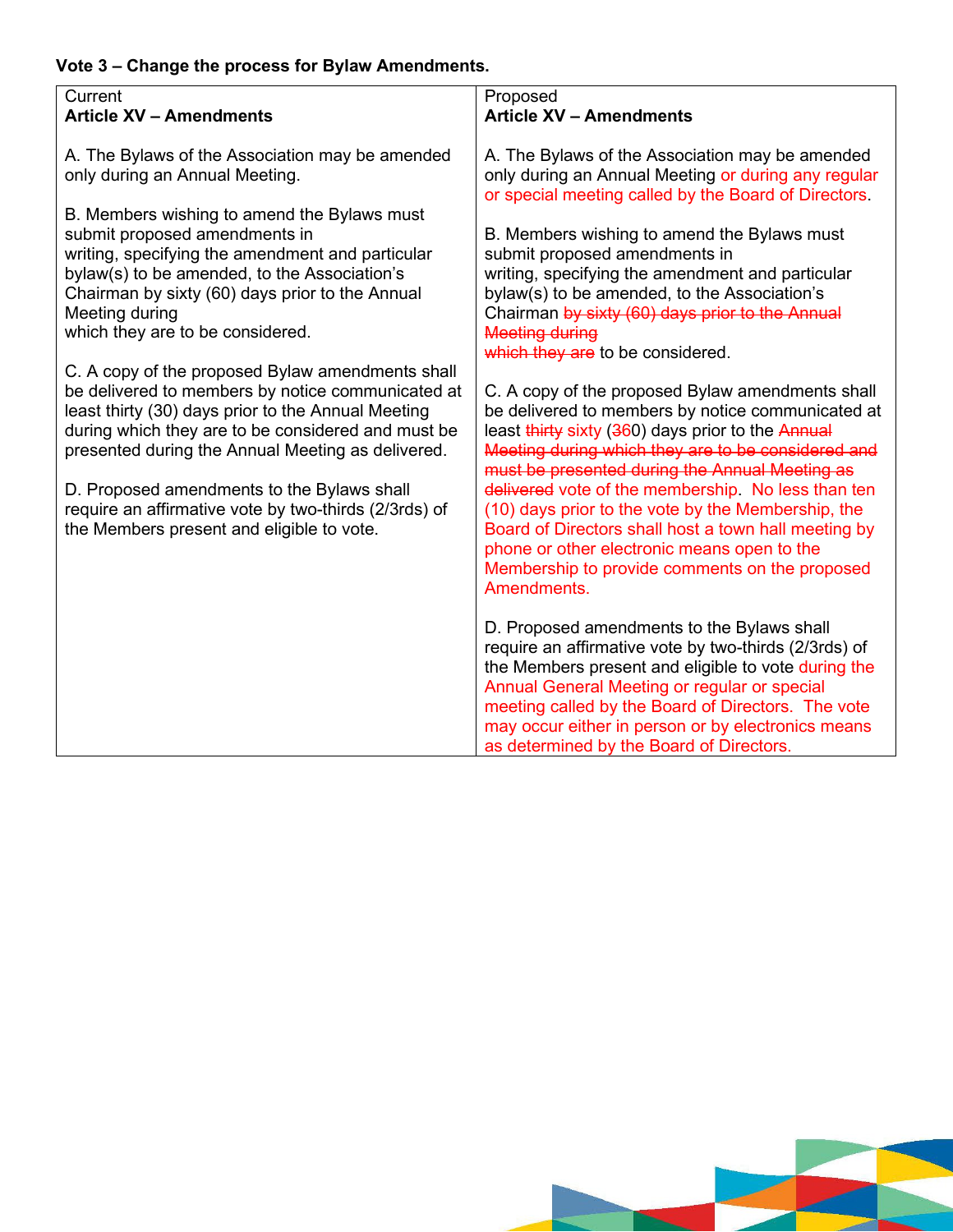

# **Bylaw Amendments Background**

# **Vote 1**

**Topic:** Composition of the Board of Directors

# **What would change?**

The make of seats on the Board of Directors would be variable and apportioned based on the makeup of the total SportsETA membership by category. A census of the membership will be taken every six years and the percentage of the total membership of each membership will mirror the percentage of Board seats each membership category shall have. No category shall have less than 2 seats.

# **Rationale for Change**

This provides equity of representation on the Board which corresponds directly to the make up of the total membership. As the makeup of the membership changes over time the make up of the Board will reflect those changes as well.

\*It should be noted that the current proportions of each membership category would cause no changes to the current Board make up.

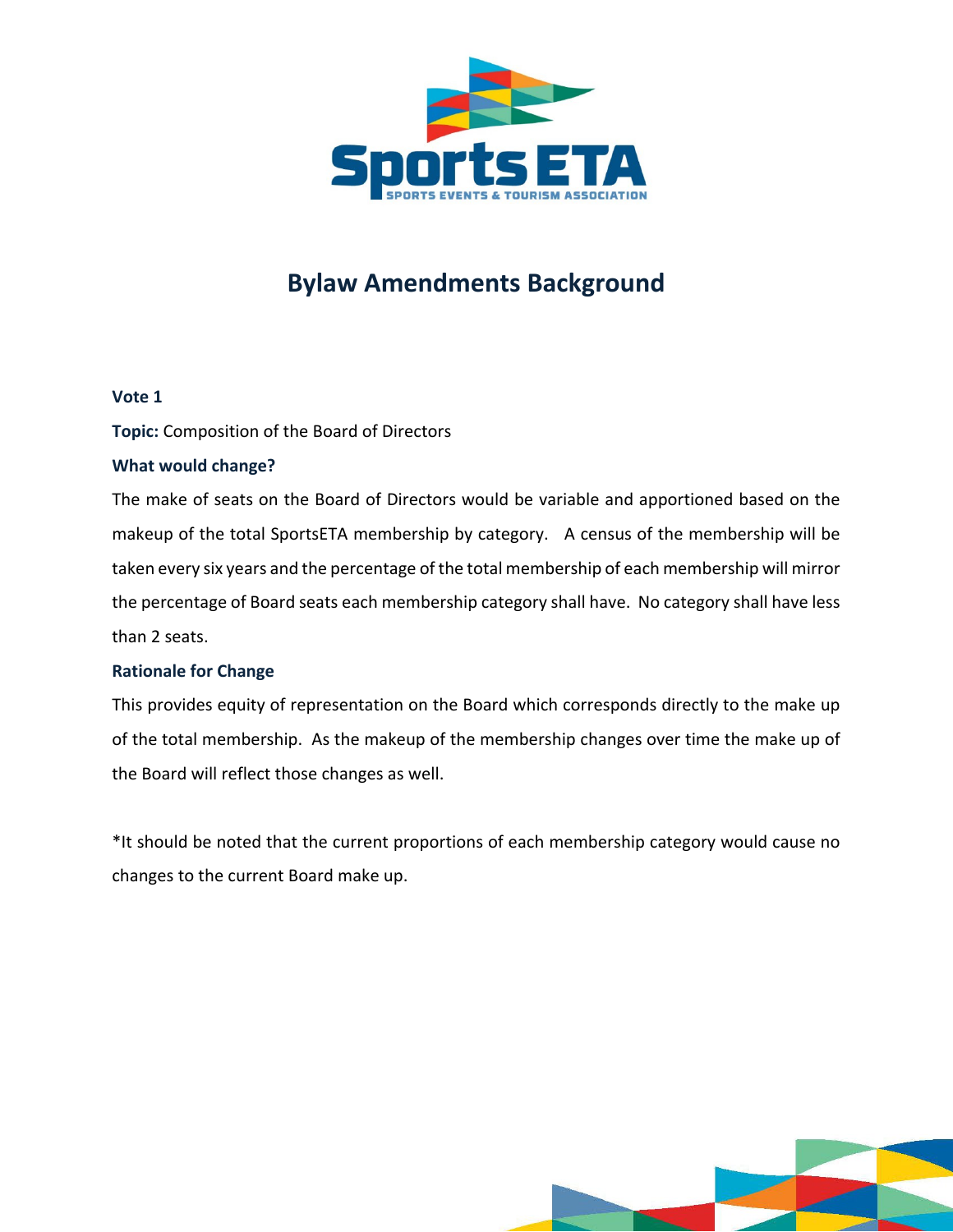#### **Vote 2**

**Topic:** Change to nomination and election process

#### **What would change?**

Currently the Nomination Committee reviews applications for the Board and conducts interviews of potential candidates. The Nomination Committee then puts forward a Slate of candidates for approval by membership in a straight up or down vote. The proposed change would require the Nomination Committee to bring forward at least 2 candidates for single seat openings and present a number of candidates equal to the number of open seats plus 2 for multiple seat openings for a popular vote by membership. The Nominating Committee may choose to present more than the minimum but may not present less than the minimum unless there are not sufficient qualified applicants who have applied for a specific open seat.

#### **Rationale for change**

This change would provide for more input from membership in the selection of Board members while also still preserving the vetting process which has been a staple of the organization over time. In many cases the applicants for the Board seats result in multiple qualified applicants. This process will require that at least 2 of those applicants be presented to membership to allow them to directly choose their Board representative instead of having them chosen for them.